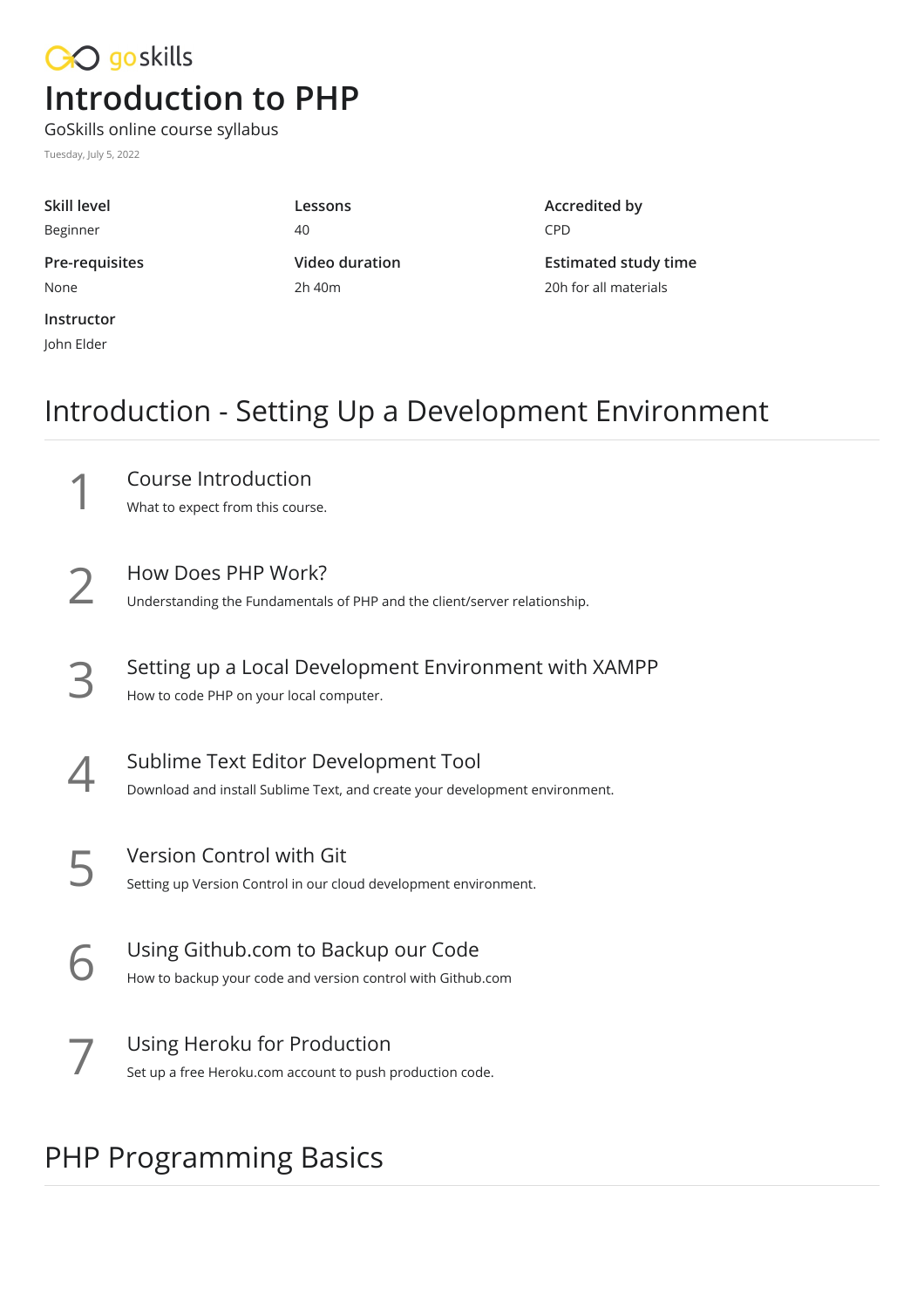**Variables**<br>**Understanding Variables in PHP.** 

Data Types<br>Learn the different data types for PHP, including String, Integer, Float, and Boolean.

Arithmetic Operators<br>Learn how to do math in PHP.

Assignment Operators<br>How to assign things in PHP.

Comparison Operators<br>12 Comparing two or more things is easy with comparison operators.

Increment Operators<br>13 Sometimes you can't bother with math - use increment operators instead.

Logic Operators<br>14 Logic sits at the core of all computer programming. Understanding logic operators in PHP.

String Operators<br>15 Understanding concatenation and concatenating assignment operators.

Conditional Statements<br>Learn how to use if/else/elseif statements to test against conditions.

**Switch**<br>How to switch between different cases.

While Loops<br>How to use the While loop.

For Loops<br>How to use For Loops.

Let's Build FizzBuzz!<br>FizzBuzz! is a popular interview quiz question. Let's build it!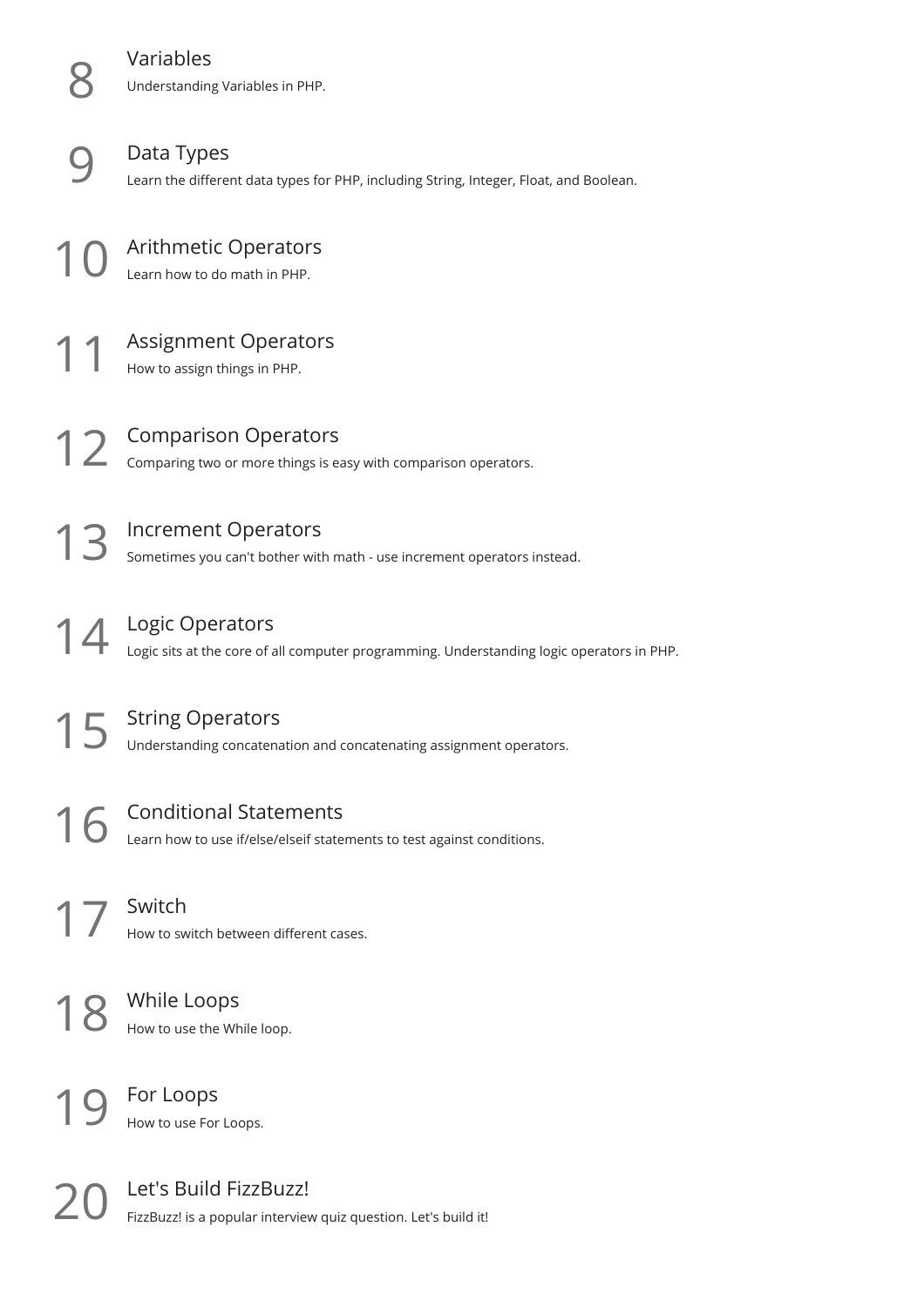**Arrays**<br>21 Understanding basic Arrays.

22 Sorting Arrays<br>22 Learn how to Sort Arrays the quick and easy way.

Functions<br>How to create and use functions in PHP.

Random Numbers and Dates<br>24 Automatically generate random numbers and dates.

String Manipulation<br>Fun with string manipulation!

26 Include Function<br>26 How to include things from other files in your PHP program.

27 Require Function<br>27 Similar to "Include", but used for a slightly different reason.

**28** Form Handling - GET vs POST<br>Now to process HTML Forms with PHP.

Superglobals<br>
29 What are Superglobals, and how do you use them?

Cookies<br>30 Creating and issuing Cookies to your website visitors.

Sessions<br>
Passing information between pages with Sessions.

# Building a Math Flashcard App

Flashcard App Introduction and Setup<br>Let's build a cool math flashcard app!